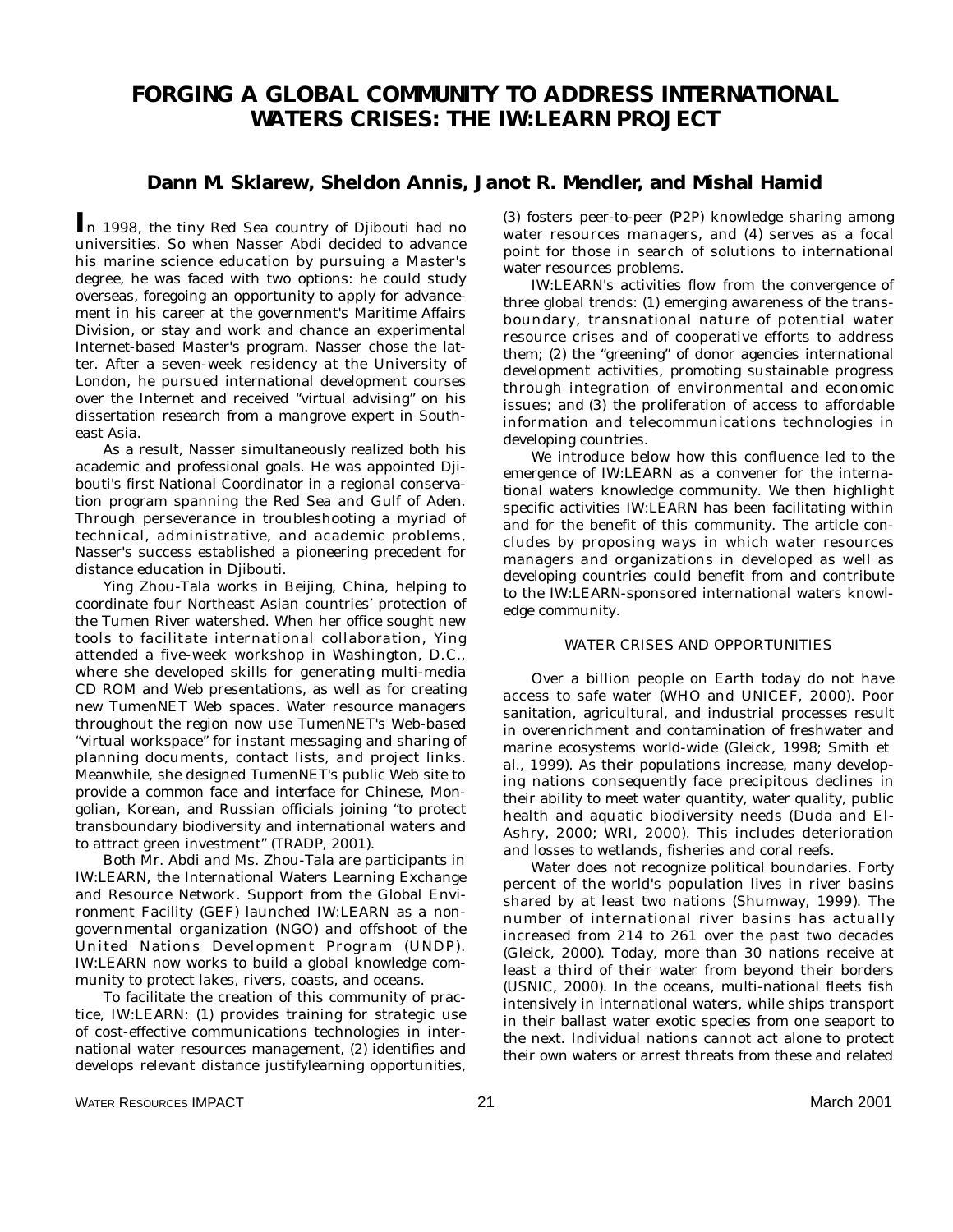transboundary water problems.

International conventions launched at the Rio Earth Summit in 1992 led the way for international donor agencies to directly address sustainable development and, by extension, management, and protection of international waters. Hence, numerous financial and technical resources are now available to mitigate a growing spectrum of transboundary water crises. At the forefront of these efforts, the World Bank, United Nations Development Program (UNDP) and United Nations Environment Program (UNEP) together created the Global Environmental Facility (GEF) as the world's largest single source of financial support for addressing international waters issues. In subsequent years, GEF and its partners have leveraged nearly one billion dollars in financing to support almost 50 international waters projects, with an additional half billion dollars pledged over the next five years (El-Ashry, 2000). Still, financial empowerment alone will not solve the world's water crises.

Often nations must promote and apply indigenous expertise to address their common international waters problems. Such expertise is limited in many developing countries, however, where water resource management is the jurisdiction of a thin structure of undersupported environmental ministries, regional programs, commercial interest groups, scientific researchers, and NGOs. These organizations generate valuable data, findings, and recommendations. Unfortunately, such knowledge products are often poorly disseminated (Somlyody, 1995). Thus, valuable lessons are lost to the greater community. Such dissipation of learning and knowledge loss are critical weaknesses in the web of international water resource management.

By the same token, GEF's project portfolio encompasses a vast but underutilized wealth of institutional experience and individual expertise. Until recently, GEF international waters and biodiversity projects had no formal means in place to preserve and transfer the knowledge they generated. Newly formed projects have rarely had access to the experience of more established projects. For junior and mid-level personnel, training opportunities are limited or, at best, classroom-bound. Opportunities for cross-project internships, apprenticeships, and international site visits simply do not exist. While international donors cite P2P technical assistance and South-South learning as valuable goals, few practical mechanisms are in place to realize such ideals. Even GEF's implementing agencies – UNDP, UNEP, and the World Bank – encounter difficulties in sharing their information resources across institutions.

Over the past decade, Internet usage has grown explosively. As part of this trend, GEF now invests at least 15 percent of project budgets in information technology. Such financing aims to enhance returns through improvements in inter-institutional knowledge sharing within and between international waters projects. GEF's investment has also helped international waters projects to establish the technological infrastructure for vastly improved communications with their national and international partners.

Meanwhile, a creative boom is underway in the field

of distance learning and knowledge sharing. This has been fostered by a variety of low and no cost software for web based training (WBT) and P2P knowledge sharing. International waters projects have barely skimmed the surface of strategic opportunities to apply these tools to their benefit.

## THE INTERNATIONAL WATERS KNOWLEDGE COMMUNITY

As a Web-savvy UNDP/GEF-sponsored project, IW:LEARN is ideally situated to improve management of transboundary water systems by increasing local knowledge sharing capacity across the international waters community. The organization's present activities focus on four core areas: team building, distance learning, knowledge sharing, and development of knowledge products.

In 1998, IW:LEARN began training and mobilizing Web-connected implementation teams. Team members catalyze and carry out knowledge sharing and distance learning activities within and across their respective international waters projects. For example, following IW:LEARN workshops in England and the United States, East African team members succeeded in setting up local area networks (LAN) for Lake Victoria project's offices in Uganda, Kenya, and Tanzania, then later identified supplemental hardware and software to improve inter-office knowledge sharing across the Nile River basin. Thus, these participants learned to evaluate then recommend Web-based tools for programmatic use upon their return home.

A Nigerian team member was inspired by the first IW:LEARN training workshop to employ ICQ.com ("I seek you") software in the Gulf of Guinea Large Marine Ecosystem project, an initiative spanning six West African countries (Nigeria, Cote d'Ivoire, Cameroon, Togo, Benin, and Ghana). He reported:

"ICQ was quite handy during our last Tripartite Review Meeting as it made communication far less cumbersome. We couldn't hold live meetings because of low bandwidth for video and voice communication but we were able to chat with some government officials via ICQ."

After IW:LEARN's fall 2000 workshop, newly trained team members wrote:

"The workshop program was useful in equipping us with the knowledge of existing web tools that can ease the difficulties in communication in most developing countries. It also provided us with the ability to find, test and apply new communication tools on the web, and keep up-to-date with the ever-evolving web communication tools . . . it is hoped that [our offices] will be linked and will be able to take advantage of some of the tools . . . for example, one or more staff can chat with [another] team simultaneously, without having to leave their offices to meet in the same room. Telephone costs can also be reduced by using . . . PC-to-PC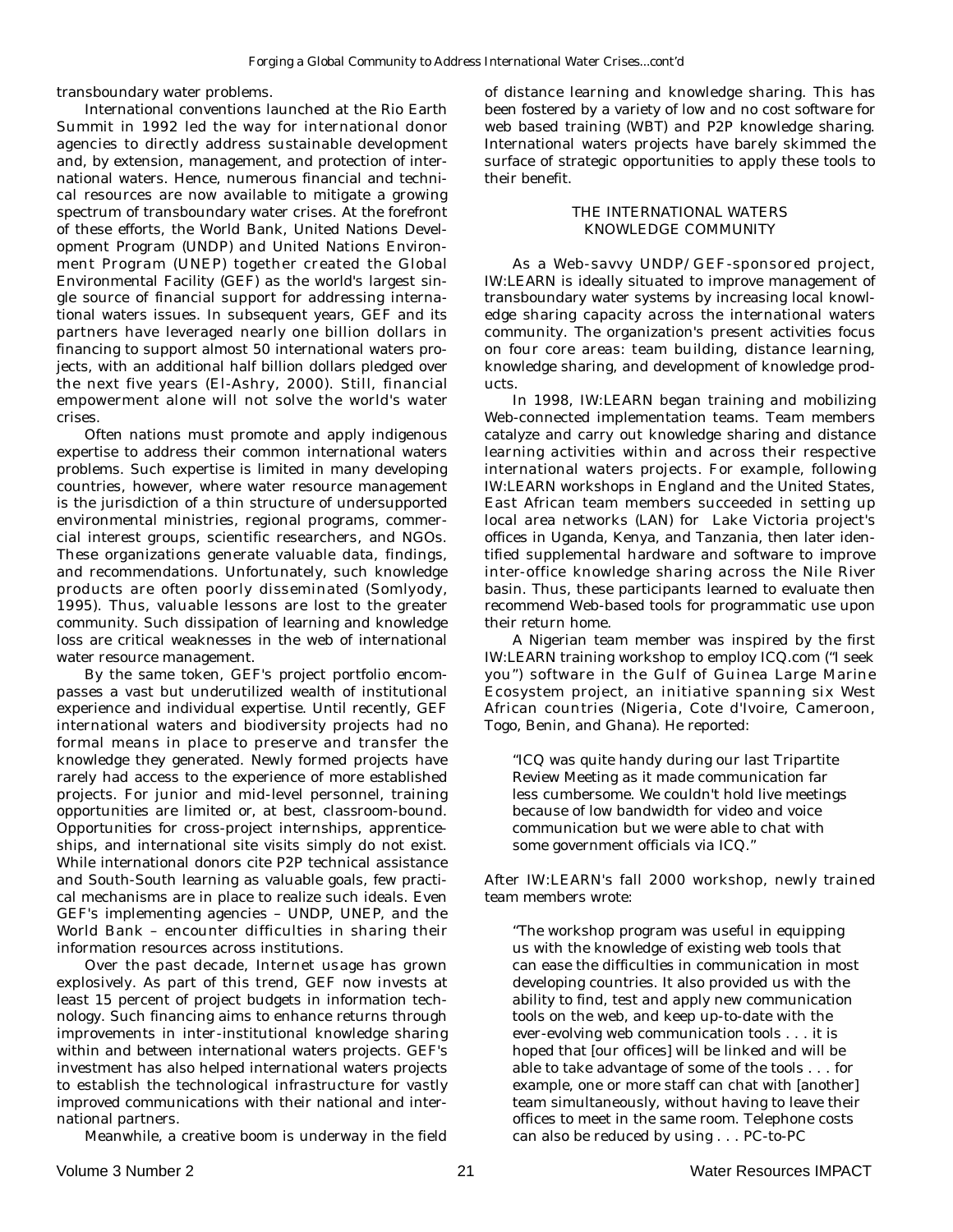telephoning, which is free and easy to use."

Obvious efficiencies can be realized through electronic dissemination and remote access to formal information, such as contained within project documents and written reports. The Web has also introduced an overlay of enriched informal communications that is changing the way projects do business. Ongoing experimentation and usage of Web-based communications technologies among team members supports the validity of IW:LEARN training as a catalyst for informal knowledge sharing between international waters projects.

IW:LEARN now aims to integrate participants from an ongoing series of workshops into a unified global implementation team representing diverse international waters projects. This team will help our organization identify, evaluate and customize additional emerging telecommunications tools for use in transboundary water resources management. Regional IW:LEARN workshops will also introduce team-tested technologies to new multi-country projects, while recruiting representatives from those projects to join the implementation team. Through these activities, IW:LEARN will continue to promote global involvement and enhanced capacity across the international waters community of practice.

IW:LEARN's distance learning program targets developing regions were resources are insufficient to provide regional expertise or training to address environmental management needs. In partnership with Royal Holloway College, University of London, IW:LEARN established a distance Master of Science degree program which targets tomorrow's environmental managers in developing and transitional (Eastern European) countries. The distance learning program focuses on sustainable development with an international waters specialization. Having completed an IW:LEARN workshop, students participating in this experimental Master's program returned home with Internet-ready laptop computers to support their distance coursework and to engage their cohorts across the nascent global IW:LEARN implementation team.

Distance learning students participated in a variety of IW:LEARN implementation team activities during the two year Master's pilot program. One of the criteria for dissertation projects was that students' research make a substantive contribution to the particular environmental concerns of their sponsoring GEF project's region. Thus, through their research, students developed international teams to compile references on invasive aquatic species (such as water hyacinth); informed the development of a regional river basin management program; established monitoring transects for previously uncharted mangroves, and, in one case even learned to scuba dive.

Five IW:LEARN team members graduated from the Royal Holloway distance Master's pilot program, concluded in 2000. Among them, a Sudanese student overcame persistently intermittent power and Internet connectivity at his office in Port Sudan to graduate with distinction. He also received a Geography Department prize for his rigorous coral reef ecology study. Another student, working with the East Asia Seas GEF project in the Philippines, created an integrated coastal zone management WBT module for one of the project's demonstration sites. This training module has since been featured on the project website and may be replicated for demonstration sites in other parts of the region.

In the area of distance learning, IW:LEARN is now developing a catalog of existing online water management programs and courses, as well as other information technology training opportunities. The organization will continue to leverage its resources to help secure financial aid and promote the creation of sustainable regional or country-based financing mechanisms to support students from developing countries. Furthermore, as IW:LEARN identifies gaps in existing distance education programs, the organization may also sponsor development of new international waters distance learning activities.

Knowledge sharing addresses the lack of opportunity and capacity among projects in developing countries to regularly communicate with each other, convey their lessons-learned and collaboratively approach regional or issue-specific problems. IW:LEARN is helping to build bridges for knowledge sharing by providing real-time hands-on demonstrations among implementation team members in field locations and at international waters conferences, as illustrated in Figure 1. In the wake of GEF's first International Waters Conference in Budapest last fall, IW:LEARN is also using eGroups.com tools to establish facilitated electronic lists for practitioners to discuss specific commonly-held international waters challenges (e.g., public outreach, project evaluation, etc.), seek technical assistance, and share perspectives among their peers (IW:LEARN 2001).

IW:LEARN has already codified the knowledge shared at the Budapest, Hungary, conference as a set of on-line proceedings, which will later be transformed into a searchable database of presentations. The organization is also interested in capturing easily referenced topical or regional information on the record of lessons which can be gleaned from past and present projects. Over the next few years, in partnership with UNEP, IW:LEARN plans to develop and launch an International Waters Best Practices database. This activity may be coupled with an award scheme to provide incentive for the database to be "self-populating."

IW:LEARN is creating a globally accessible Web space that will form the infrastructure for an inclusive global community dedicated to distance learning and knowledge-sharing about international waters. We will utilize this space to promote various knowledge sharing p roducts, including an international waters knowledge needs and resources matching service; collaborative annotated bibliographies of links to international waters projects sites and pertinent electronic lists; and white papers highlighting conclusions from targeted on-line discussions and e-seminars.

IW:LEARN uses new communication technologies to draw upon the intellectual resources of participating projects, UNDP, World Bank, UNEP, and other partners. IW:LEARN and its partners are generating a number of knowledge products, including a methodology for "distancizing" regionally-tailored environmental traininprograms (with IW:LEARN's sister project, Train-Sea-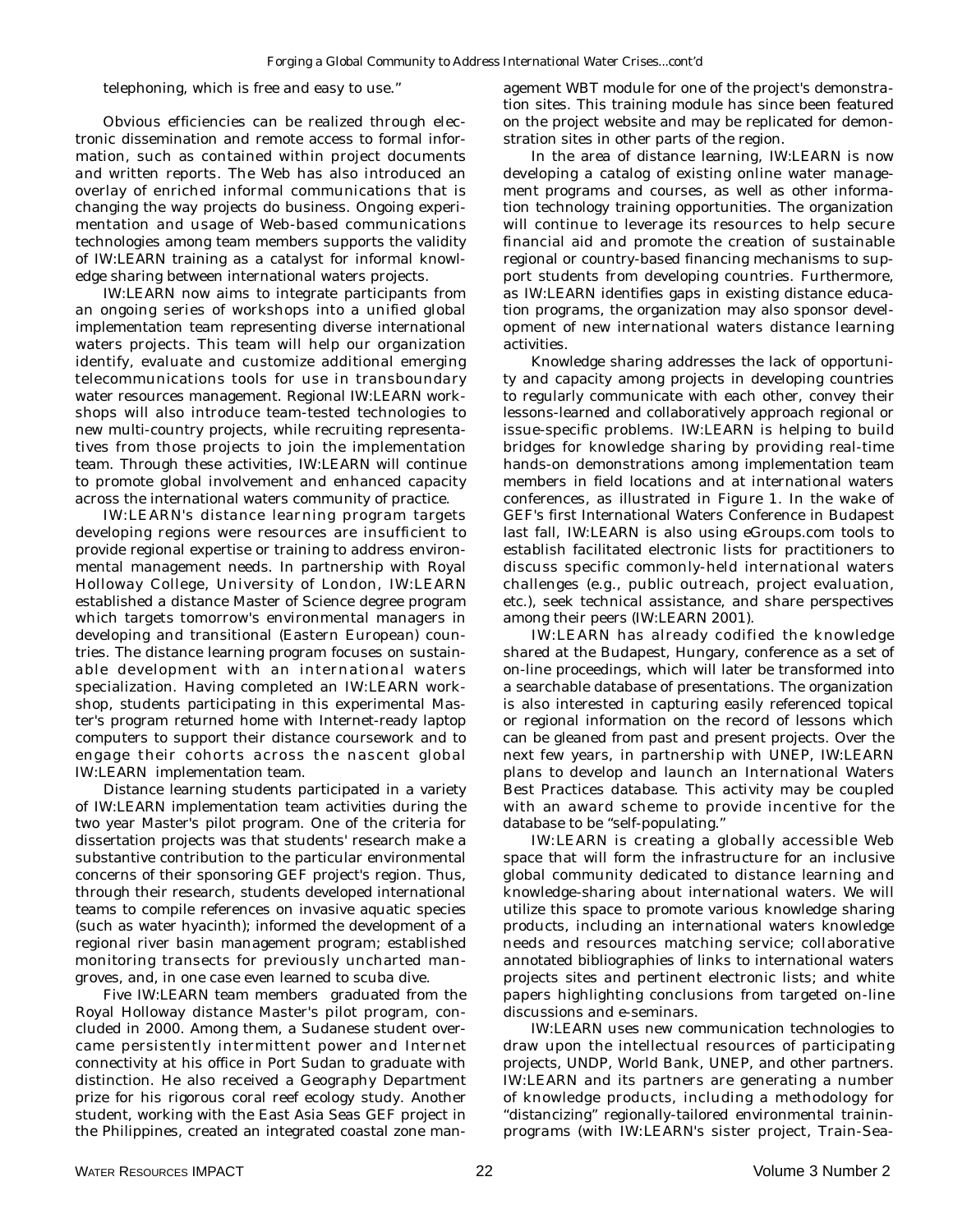#### Forging a Global Community to Address International Water Crises...cont'd



Figure 1. An Example of Real-Time Inter-Continenal Knowledge Sharing Between East African and Southeast Asian International Water Project Personnel.

Coast); replicable regional workshops between international waters managers (World Bank); and a variety of on-line short courses on various topical issues (e.g., controlling aquatic weeds, environmental conflict resolution, etc.).

These products will be designed for dissemination via the Web, as well as through "portable classrooms" of stand-alone computers and, where feasible, fax-ondemand or printed paper copies. In these ways, IW:LEARN's knowledge products should be accessible to the full spectrum of water resource managers, encompassing those working at all levels of access to information and communications technologies.

The organization is also developing a "virtual toolkit" from which individual team members and/or project region partners can tailor their own platform for participation in the international waters knowledge community. IW:LEARN is constantly exploring and testing new tools and provides assistance in setting up web-based "virtual offices," intranets where smaller teams can converse and collaborate in relative privacy. Through our Web spaces,

portable classrooms, and virtual offices, IW:LEARN will provide the international waters projects with a large variety of tested tools and information resources to advance their resource management initiatives. Together these tools will also lay the foundation for a vibrant global community working in concert to protect our world's water resources.

# IW:LEARN AND YOU

Team building, distance learning, knowledge sharing, and knowledge production activities together comprise IW:LEARN's approach to building a global knowledge community to manage and protect international waters. To be viable in the long run, this initiative must extend beyond GEF-sponsored projects to eventually engage the larger global community of integrated land and water resources managers as a whole.

IW:LEARN offers water resource managers a variety of community-building and participation opportunities, such as: (1) receiving training in the use of Web-based tools for water resources management, (2) discovering and pursuing professional distance learning opportuni-